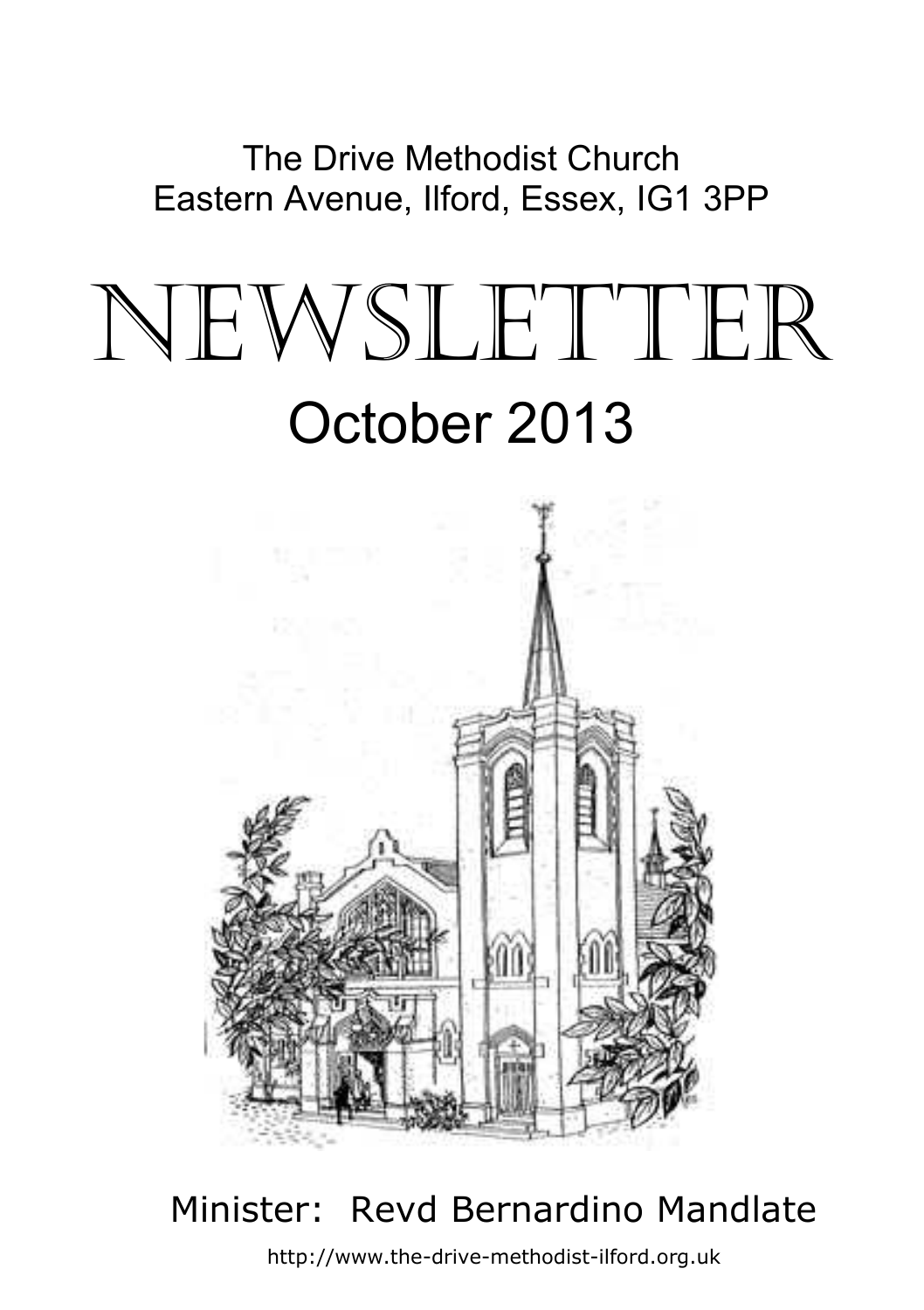#### **HELPING ORPHAN CHILDREN TO DREAM THROUGH EDUCATION**

My name is Azarias Muchanga, from the Methodist Church in Mozambique. Over the last twelve months I have been working on my Master Degree studies at The Queens Foundation in Birmingham.

I grew up in Maputo, the capital city of Mozambique but my passion and call is in the rural areas, where people face more challenges than urban areas. In the rural areas, despite the lack of infrastructures and most of the basic conditions for life; where people sometimes walk miles to fetch water, children walk long distances to get to the nearest primary school; people are nevertheless generous and share what they have in hospitality.

Always when I visit rural areas I find myself growing spiritually, because of the deep spirituality and commitment that people have in these areas. Most of the people worship in precarious conditions and some still worship under the shade of a tree because they don't have any buildings, but their faith is strong. People in these rural areas don't go to church to exhibit the latest fashion, but to truly worship the living God.

During a mission project in a place called Salamanga, which is about 100 kilometres from Maputo, I, together with some missionaries from South Africa, were showing the 'Jesus' film and it is here that I met orphan and vulnerable children who were actually the head of families, or living with their grandparents because their own parents had died with HIV/AIDS. These children, each day, have to look for something to eat, and the hardship of life in this area makes some, if not most of them, drop out from school.

My heart was overwhelmed with this particular situation and on returning home I started talking to friends, neighbours and colleagues asking for a donation of an amount of money equivalent to buying one pint of beer. With this money, I could buy school material and uniforms for some of the children living in such critical conditions. It was difficult in the first instance for them to accept the idea, but I did not give up, and I went into the Church to speak with the congregation about the situation and people were sensitized to the situation and embarked in helping with the project.

People responded positively and we bought school material and in coordination with the head masters of the rural schools, we were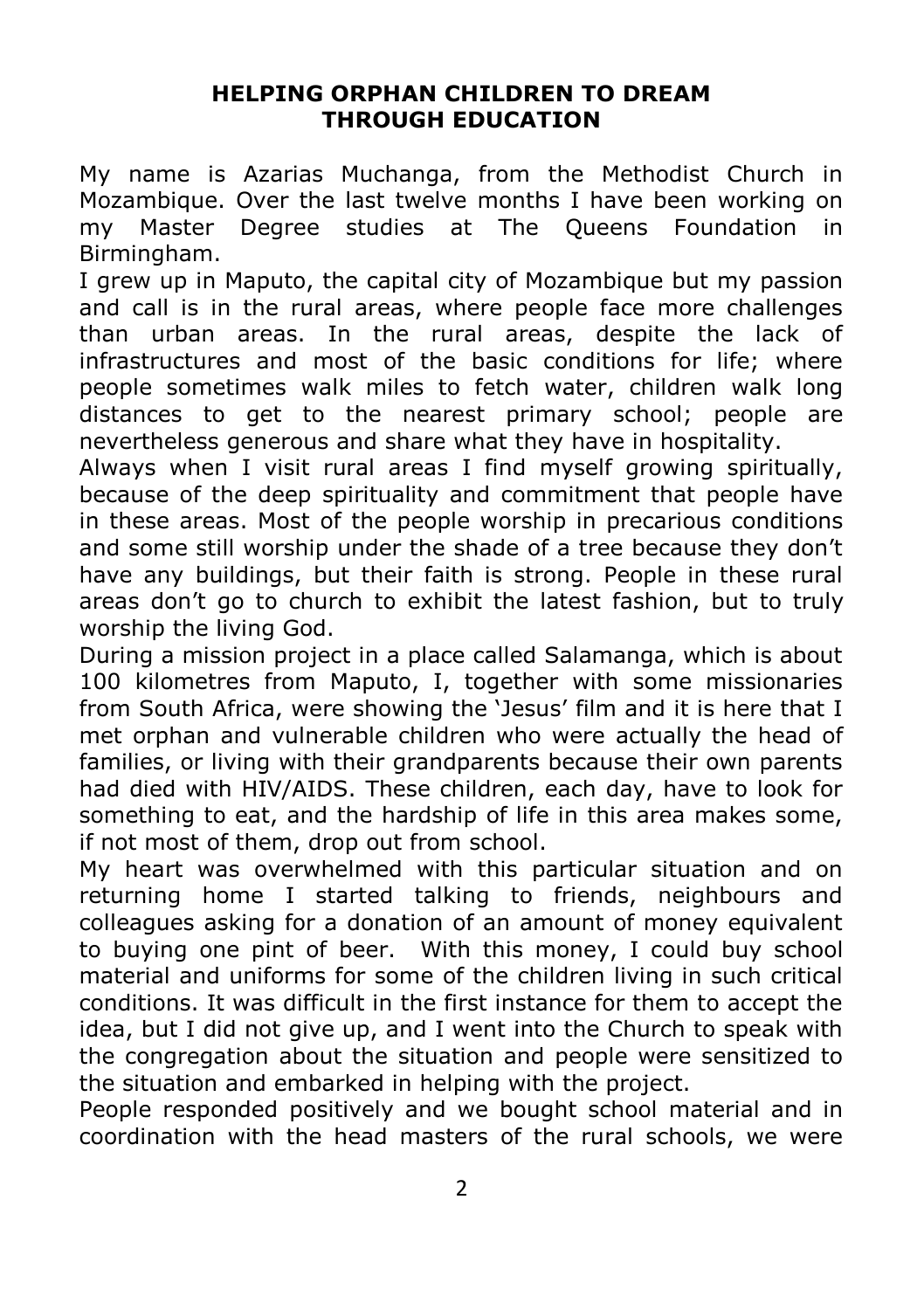able to distribute the gifts to those children identified as living in critical conditions. Through their generosity, we were able to get the children back to school and to ensure that they would have material to see them through the academic year.

I lost my parents when I was young, but there are people who believed in me and gave me a chance by helping me to realise my dream by paying my school fees. Now I am doing my MA course in the UK because the Methodist Church is sponsoring me. I still though feel the need to help those orphan and vulnerable children who dream of having a better future, through education, which I strongly believe to be the key to success. There are many challenges, especially financially, but the will to help those children is high and I pray that one day the project could be locally sustainable so that it helps more children.

Submitted by Revd. Bernardino Mandlate.

### **PLEASE REMEMBER THOSE OF OUR "FAMILY" WHO ARE UNWELL.**

Barbara Foster is still being cared for in a nursing home in Abbey Road, Newbury Park.

Peter Foster who is experiencing some medical difficulties which make it difficult for him to attend Sunday services very often. Please include these in your prayers.

#### **CHURCH FELLOWSHIP**

The 2013/14 Church Fellowship programme begins on **Tuesday October 1st** with a talk by a visiting speaker, **Denise Whybrow** who will tell us about the charity

**Samaritan's Purse The Christmas Shoebox Appeal.** Do come along to our first meeting of the season at 8.00pm. Refreshments are served.

Frank Sayers.

## **MUSIC MATTERS**

Our new informal singing group has got off to a super start with a performance of the Louis Armstrong classic *What a Wonderful World* at our Harvest Festival service. This is a group for anyone aged seven(ish) and upwards (no upper age limit!) and we have already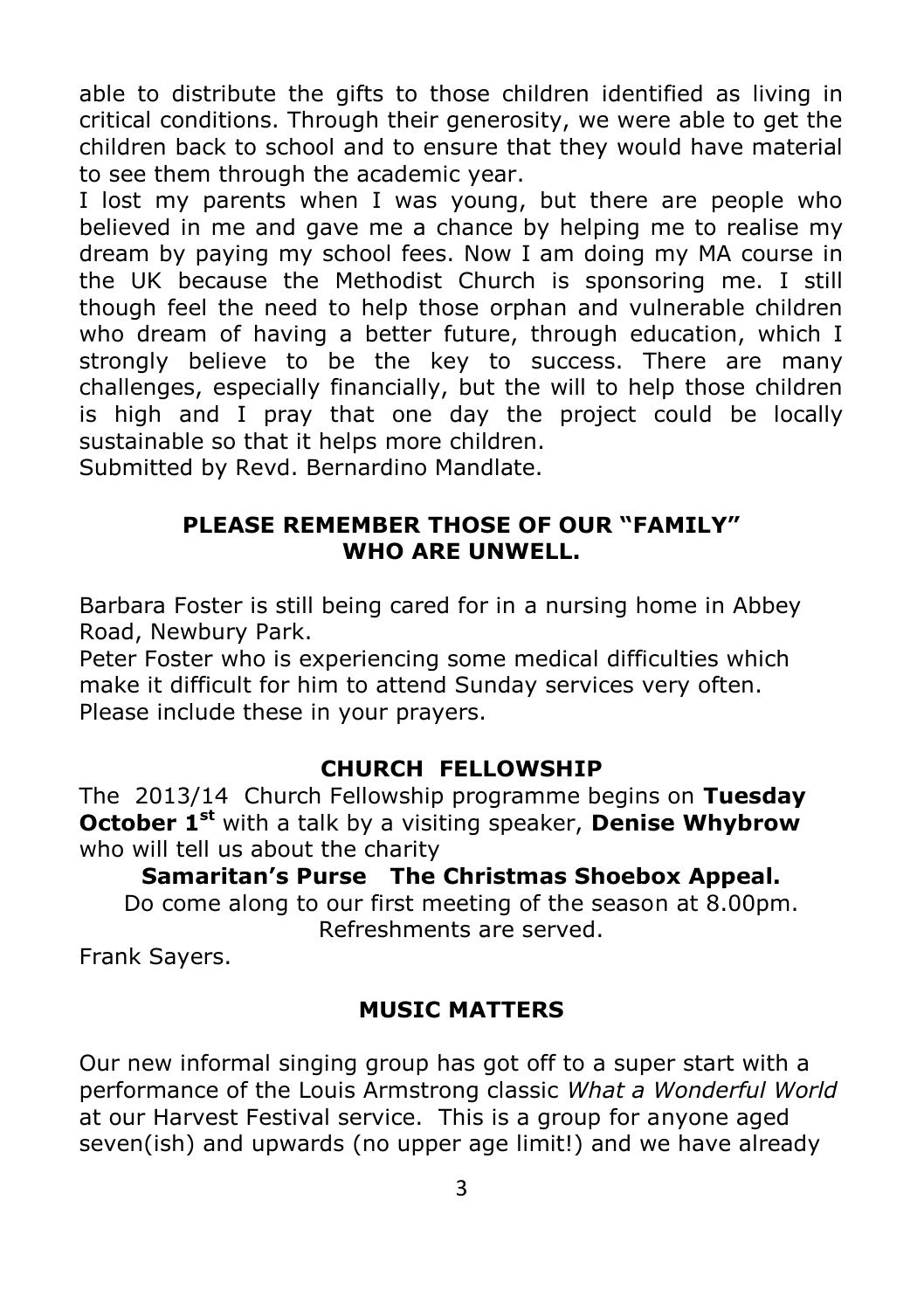had a request to sing again at the JMA service in November. Soon after that comes Christmas! So plenty of opportunities to show off your vocal talents. Anyone is welcome to take part – the practices are after church on Sunday mornings, all finished by 12:30. Watch out for details of our next practices, come along and give it a go!

We are still custodians of the Circuit's set of Hand Bell Plates, so with an eye on Christmas, I'm planning to get them out and have a group of people ringing for the festive season. Let me know if you're interested.

Our regular Thursday night choir practices are moving from 8:00pm to 7:30pm for a trial period. Again, anyone is welcome to come along and take part in the choir – you don't have to read music, and there is no audition! Our next practice is on Thursday  $17<sup>th</sup>$  October. Andrew Taylor

## **FLORAL FANFARE**

Thursday 5<sup>th</sup> September saw the opening of the anniversary flower festival marking 100 years since the opening of Westminster Central Hall, opposite Westminster Abbey.

Janet and I arrived soon after the 10.30am opening and the building was already alive with people. After a cup of tea at their roadside cafe, we went into the exhibition. This was mounted in the foyer, on the staircase, and in the main Church. The exhibition items were provided by a number of organisations with Methodist connections. There is no doubt that the exhibits were of an excellent standard, and with a few exceptions reflected the spirit of the theme of the title given.

After looking round several times we moved downstairs to the restaurant for lunch before starting our homeward journey. Later in the day Susan also visited the festival and enjoyed it at least as much as we did.

Roy Brunnen.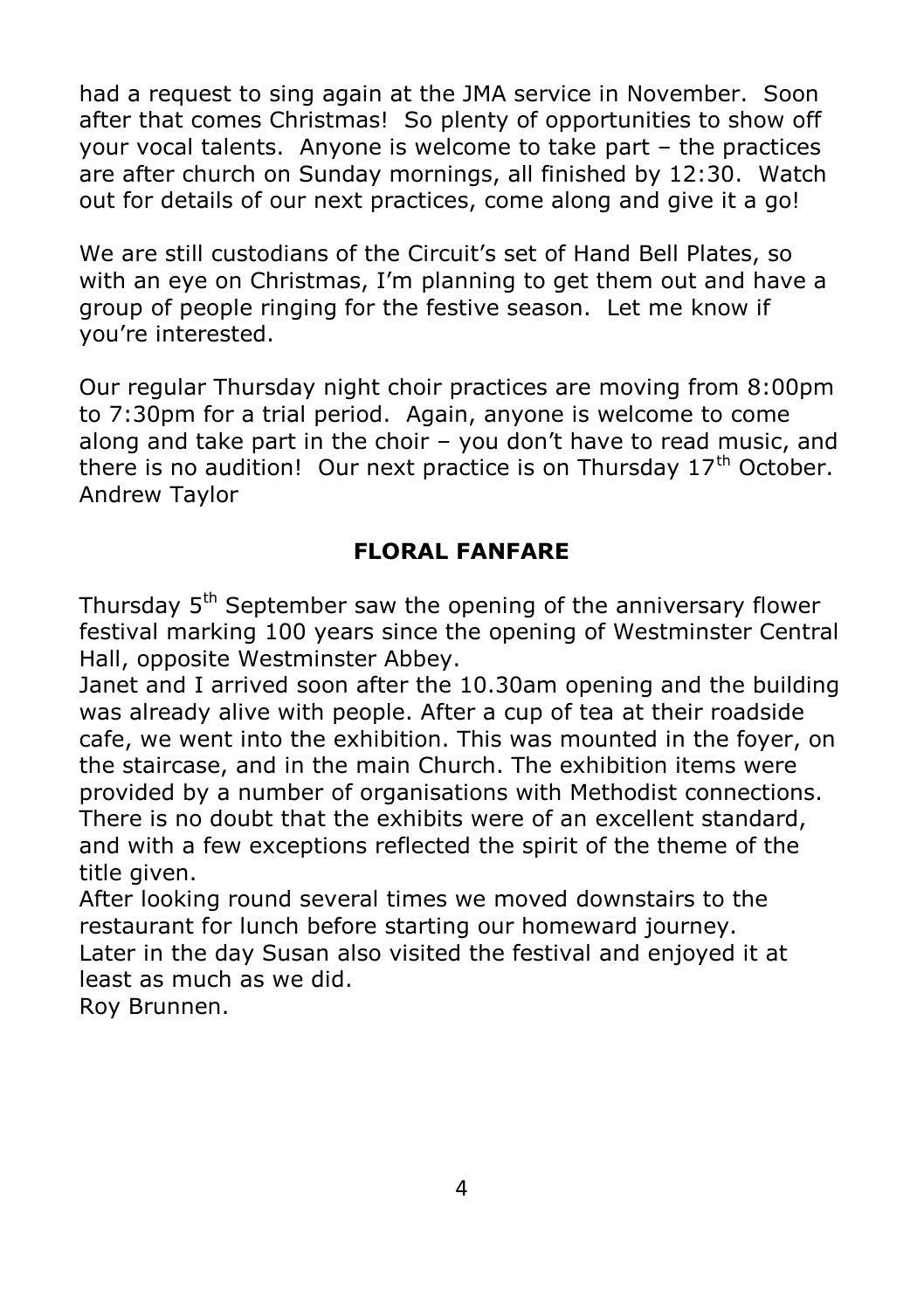## **Mendelssohn's** *Elijah* **at the Drive**

On Saturday 5<sup>th</sup> October, our church is hosting a "come and sing" scratch performance of selected choruses and solos from the great oratorio *Elijah* by Mendelssohn.

This wonderful work tells the story of the prophet Elijah in dramatic form, and is not performed that regularly these days. This is a chance for any singers to come along and join in, or for anyone to come and be part of the audience.

The performance will raise funds for the Bahay Ng Pag Asa (the House of Hope) orphanage and outreach centre in the Philippines, run by my friends Nickie and John Kenning. The House of Hope does amazing work with orpahned and abused children in the Philippines, and is well worth supporting.

On 5th October, there is an afternoon rehearsal from 4:30 to 6:30 (registration from 4:00) and the performance is at 7:30. Singers pay £10 to take part. The performance is free to audience members, but there will of course be a retiring collection! Please support this event if you can.

Andrew Taylor

# **JMA PRESENTATION SERVICE**

This years presentation service will take place on Sunday  $17<sup>th</sup>$ November and will be led by Revd. Jan Tate. Please try to attend this service and support our young people who have been collecting over the past year. Diane Foster.

## **NEIGHBOURS**

Redbridge Faith Forum organised a women's workshop at Ilford Islamic Centre on  $11<sup>th</sup>$  September 2013. – an appropriate date, perhaps. More than fifty women from different faith groups attended the lively meeting. At least two attending were neighbours who happen to be from different faith groups. According to the discussion, the majority seemed to get on with their neighbours, but there was not time for everyone to report back to the meeting. Susan Ruckes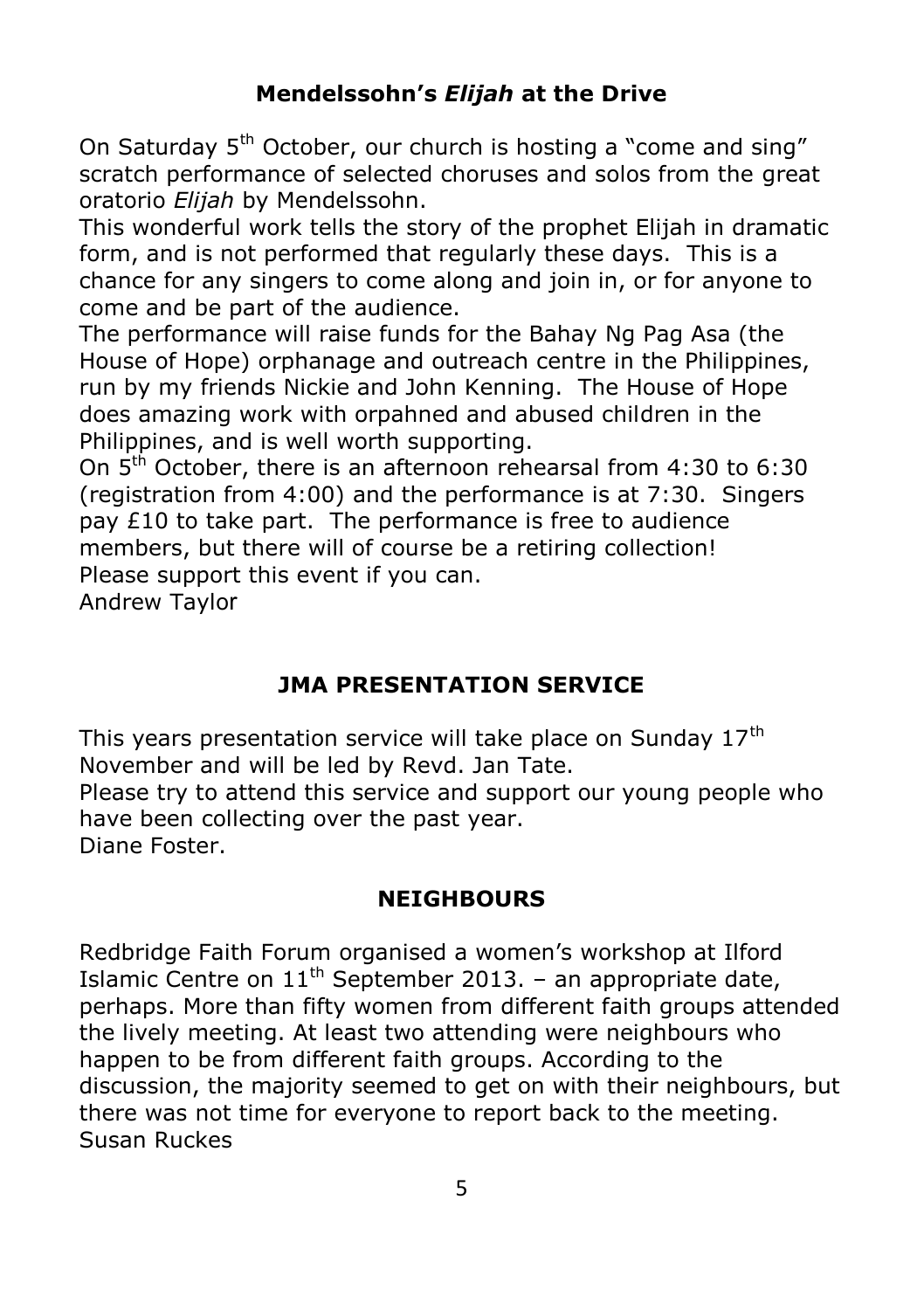### **CIRCUIT MEETING ON WEDNESDAY 18TH SEPTEMBER 2013.**

This quarters meeting took place at the Goodmayes Church, and was attended by Revd. Bernardino Mandlate, Roy Brunnen, Diane Foster, and Janet Brunnen.

We had opening Devotions led by Revd. Jan Tate.

Revd. Stephen Pool opened the meeting and introduced the new circuit administrator, Jackie Saito to the meeting.

During the main part of the service there was discussion on a number of matters relating to our circuit.

Unfortunately, due to pressures in their life, two of the "on trial" local preachers have had to drop out of taking services. These are – Mr Russell Pearce and Mr Frank Anipa. We are sorry to hear this, but wish them both well for their future.

There will however be a leadership training course, mainly to support Ministers, but others are invited if they believe it would enhance their work in their churches. This will take place here at The Drive church on Saturday November 9<sup>th</sup>.

It is also planned that if there are enough of us volunteering, another worship leaders course will be run, hopefully on a Saturday morning, once a month. Anyone interested please let either a church steward, or Revd. Jan Tate know.

I also believe it was mentioned that there will be a safeguarding course for those who either missed last year's, or are newly appointed.

An outreach worker has been appointed with her main task to work with Barkingside, Gants Hill, and Grange Hill churches as part of the communication process as these churches approach their coming together. This lady is Gillian Ross, and the appointment is for three years.

The circuit seems to do a number of things in duplicate, as the appointment of a centre supervisor for the Barking church has also resulted in a Gillian being appointed from October.

With regard to the coming together of Gants Hill and Barkingside churches, the meeting agreed to obtain a valuation of both sites as part of the consideration of their future.

The sale of one of the manse houses has been completed, which has improved the circuit funds.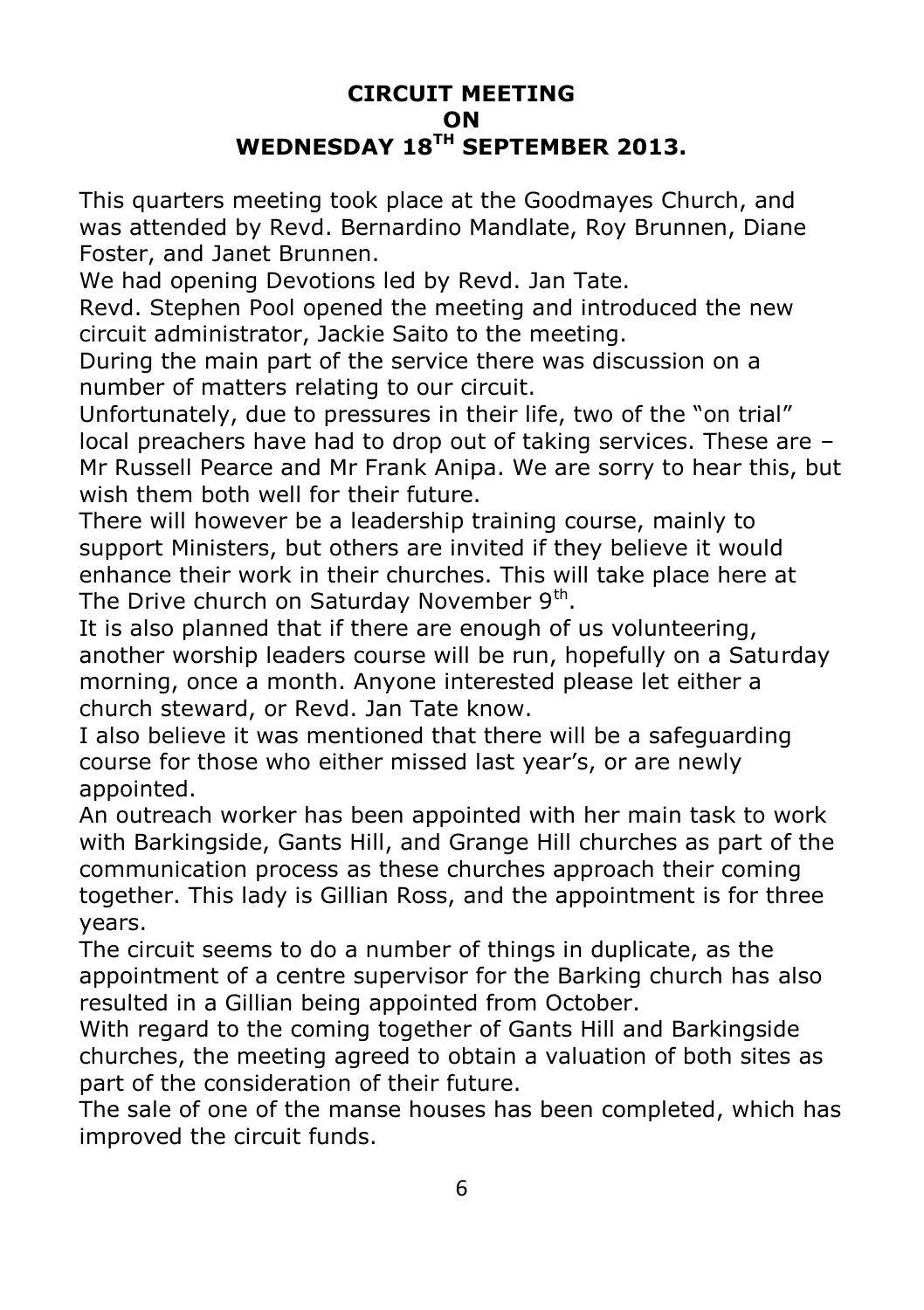The circuit treasurer presented his report, and outlined the new rules for claiming gift aid, which have changed somewhat, and could be to our advantage.

We were also reminded that property schedules are now filled in online, and the intention is that they will not have to be fully completed year on year, only changes will need to be made annually. There is currently some confusion as to how this will be managed, so we now await clarification.

It has also been suggested that we are not good at advertising our churches and their activities, and we should attempt to improve this.

Another suggestion was that there are no organised activities for people who do not go away on holiday during the summer, and a period of organised activities could be organised. This period was referred to as a "Staycation"

Also suggested was the question of coffee mornings during the week, with the hope that help to organise these might be able to be drawn from parents and relatives of the young people attending the pre school.

Dates for future meetings are:-

12<sup>th</sup> December 2013 at Seven Kings church

18<sup>th</sup> March 2014 at Gants Hill church

11<sup>th</sup> June 2014 here at The Drive church

 $18<sup>th</sup>$  Sept 2014 at Grange Hill church (To be confirmed)

The meeting closed with the saying of The Grace.

Roy Brunnen.

# **RIVERGATE CHURCH**

I have found it at last! Peter Sharp and I have made several attempts to find this elusive building over the past year or so. Thanks to ELI – or rather ELI's driver – and the London open house weekend, I was able to tour the church, school and nursery. Please don't ask me for directions. My advice is to travel with ELI or the 387 bus.

It was lovely to meet Janine Scothern (Church of England) and Judy Schultz (The Salvation Army) and hear about what goes on at the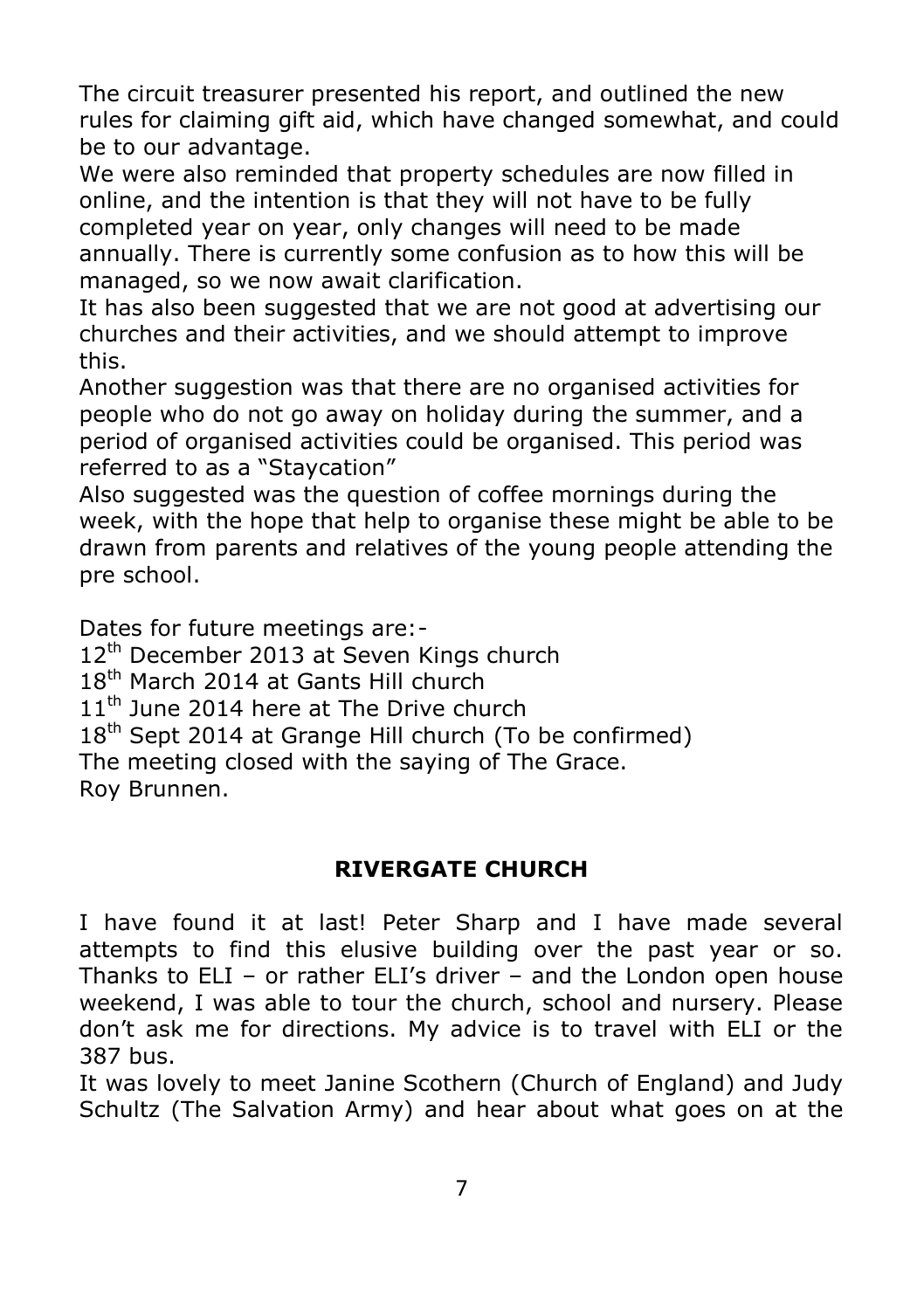centre. I look forward to rteturning during the week and visiting the cafe. We've been to Wesley's chapel, (p4 September newsletter) how about a minibus visit to Rivergate church? Susan Ruckes Who or what is ELI?- Roy.

> **Step forward in hope and in faith Put Jesus first, And all else will fall into place.**

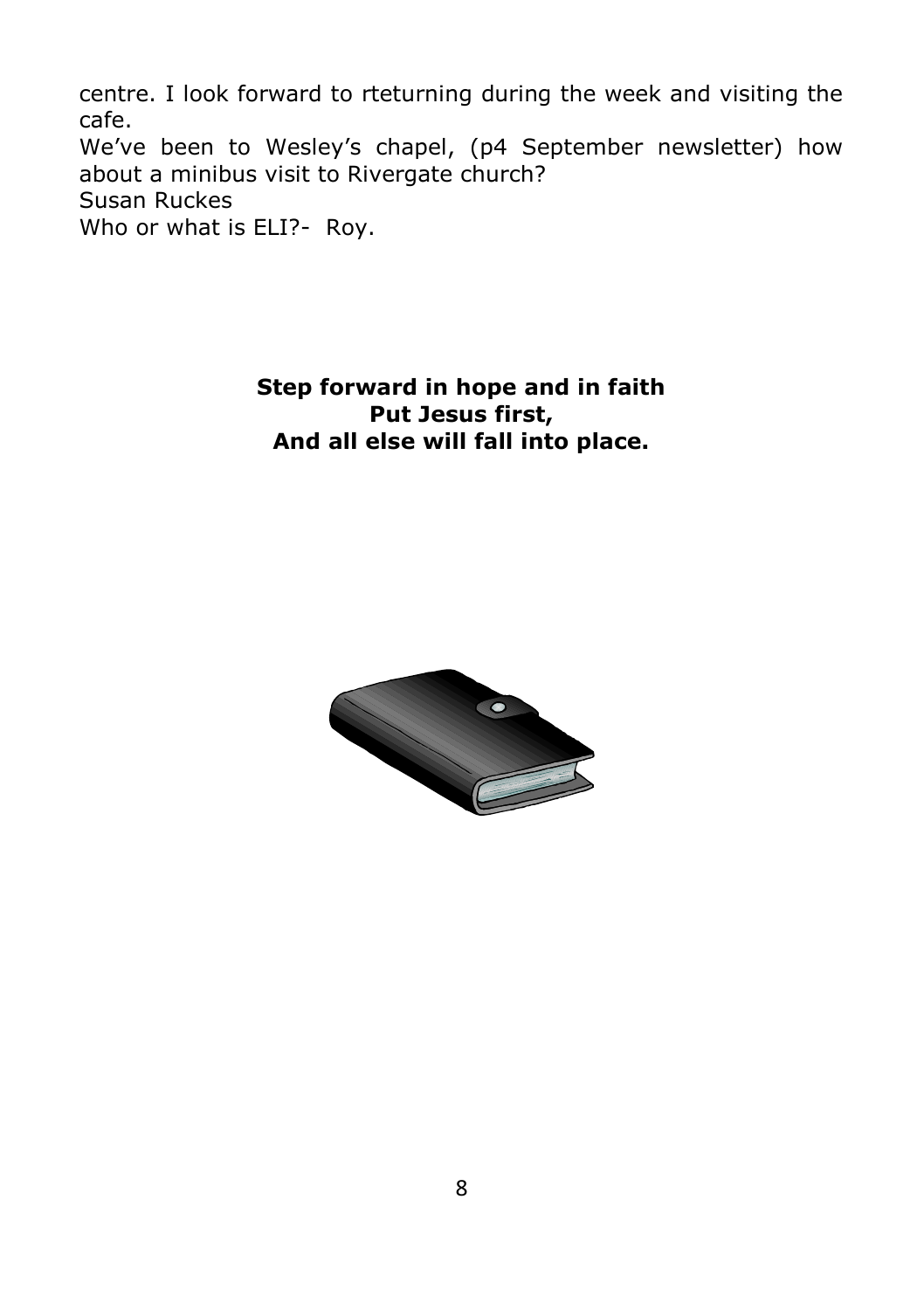# **DIARY FOR OCTOBER**

| Tue                         | 1 <sup>st</sup>                                    | 8.00pm                                  | Church Fellowship. Dennis Whybrow -<br>Christmas Shoebox Appeal.                                                                                            |
|-----------------------------|----------------------------------------------------|-----------------------------------------|-------------------------------------------------------------------------------------------------------------------------------------------------------------|
| Sun                         | 6 <sup>th</sup>                                    | 10.45am                                 | <b>Morning Service with Holy</b><br>communion<br>Led by. Revd Bernardino Mandlate.                                                                          |
| Mon<br>Thu                  | 7 <sup>th</sup><br>$10^{\text{th}}$                | 8.00pm<br>8.00pm                        | Church finance committee meeting<br>Church Council meeting                                                                                                  |
| Tue<br>Thu $17th$<br>Fri    | Sun $13th$<br>$15^{\text{th}}$<br>$18^{\text{th}}$ | 10.45am<br>10.00am<br>8.00pm<br>10.00am | Morning Service led by Mr O Kufeji<br>Monthly Morning Holy Communion<br><b>Choir Practice</b><br>Coffee in the park. Gardeners Cafe,<br>Valentines Mansion. |
|                             | Sun $20th$                                         | 10.45am                                 | <b>Morning Service led by</b><br>Mr Tony Miller. Whitechapel<br>Mission.                                                                                    |
| Tue $22^{nd}$<br>Thu $24th$ |                                                    | 1.00 <sub>pm</sub><br>8.00pm            | Church Lunch.<br><b>Choir Practice</b>                                                                                                                      |
|                             | Sun $27th$                                         | 10.45am                                 | <b>Morning Service led by</b><br>Revd. Bernardino Mandlate.                                                                                                 |